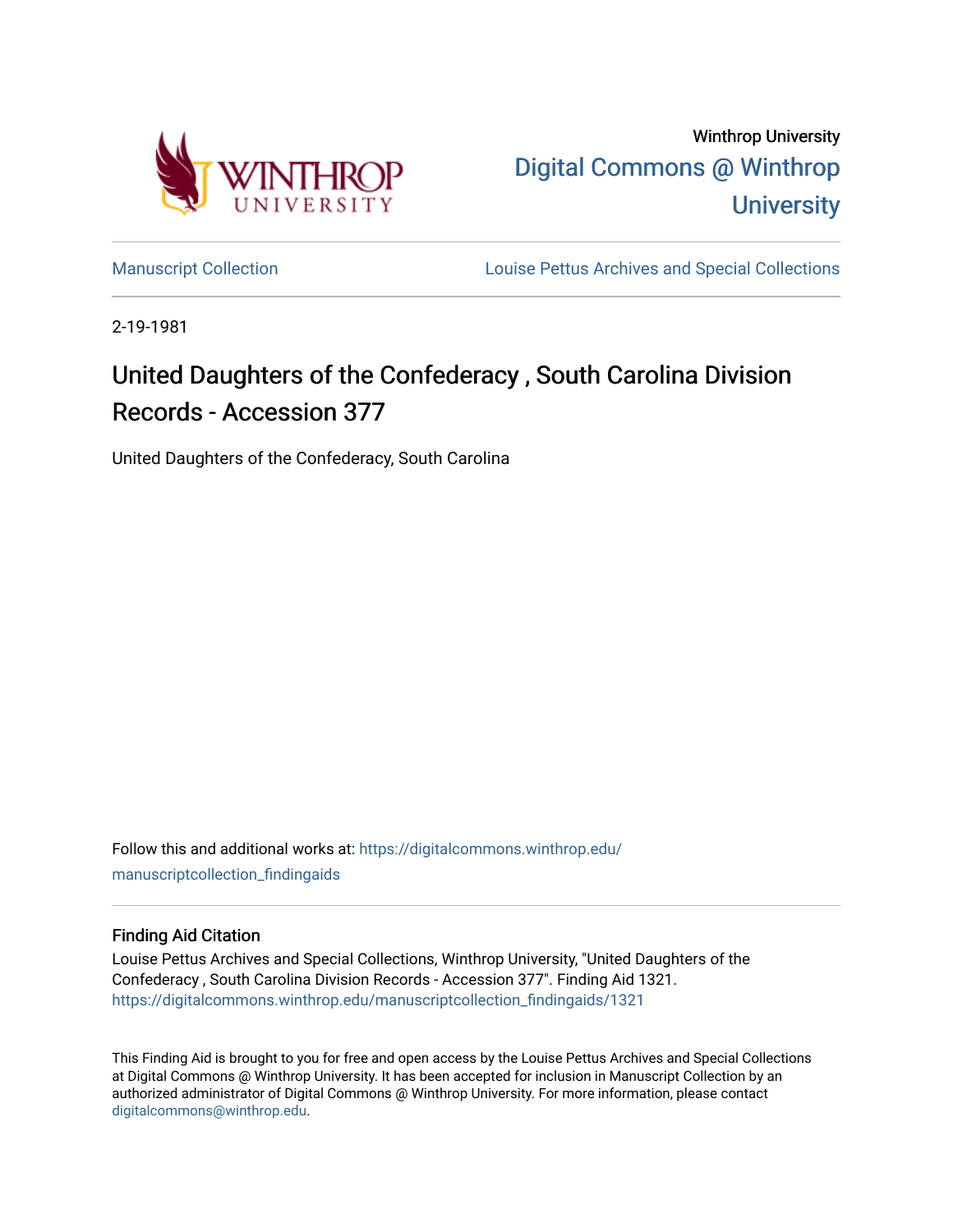#### **WINTHROP UNIVERSITY LOUISE PETTUS ARCHIVES & SPECIAL COLLECTIONS**

## **MANUSCRIPT COLLECTION**

## **ACCESSION 377**

# **UNITED DAUGHTERS OF THE CONFEDERACY, SOUTH CAROLINA DIVISION RECORDS**

1925-1932, 1939-1941, 1956-1957, 1963

3 Boxes, 11 Folders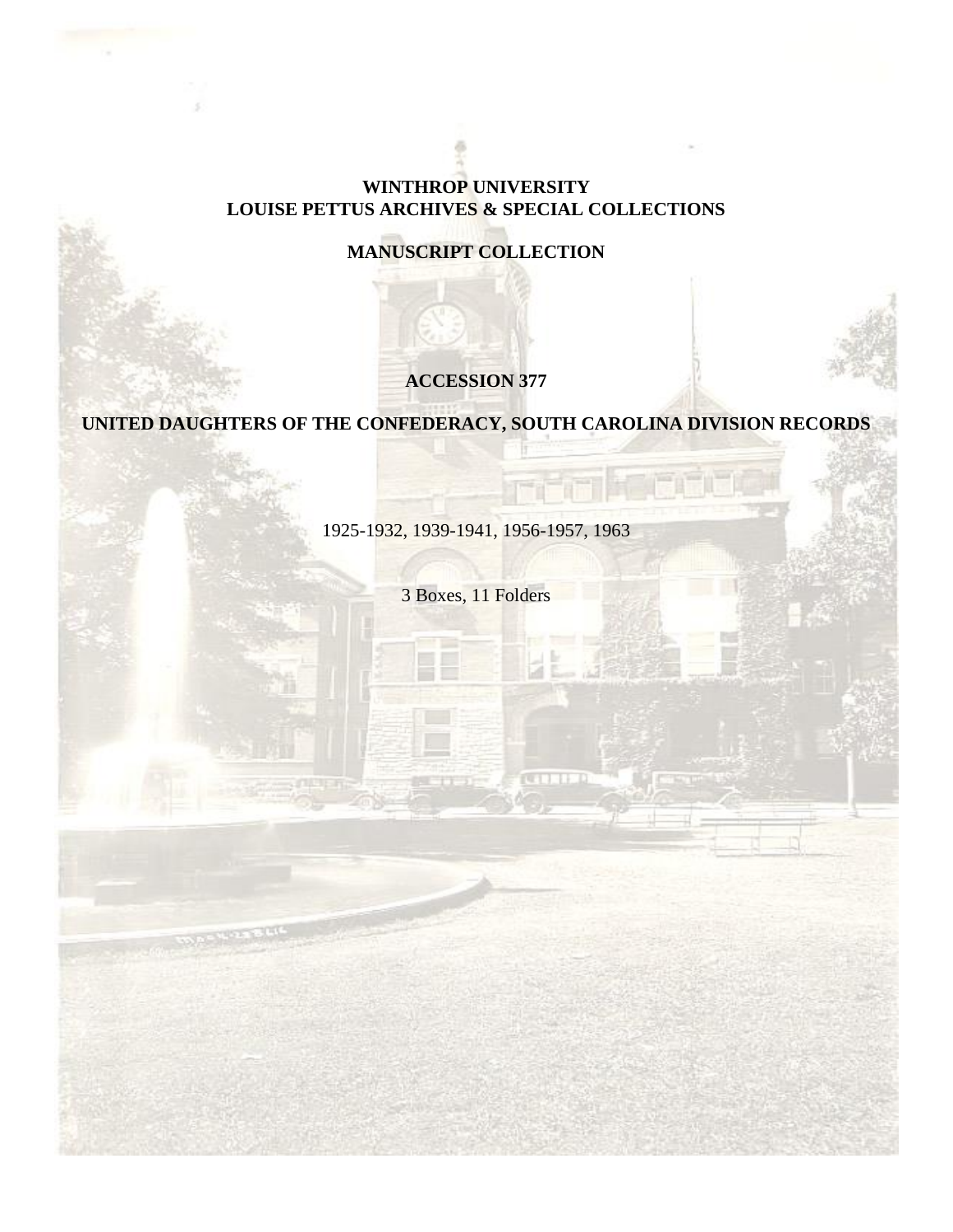#### **WINTHROP UNIVERSITY LOUISE PETTUS ARCHIVES & SPECIAL COLLECTIONS**

#### **MANUSCRIPT COLLECTION**

ACC. NO.: **377** PROCESSED BY: Fred Hembree ADDITIONS: \_\_\_\_\_, \_\_\_\_\_, \_\_\_\_\_\_ DATE: February 19, 1981

NO. OF SECTIONS: 2

#### **UNITED DAUGHTERS OF THE CONFEDERACY, SOUTH CAROLINA DIVISION RECORDS**

**I**

The source of the United Daughters of the Confederacy, South Carolina Division Records is at this time undetermined.

> Linear feet of shelf space occupied: .75 Approximate number of pieces: 1500

Restrictions: Open to researchers under the rules and regulations of the Louise Pettus Archives & Special Collections at Winthrop University.

Literary Rights: For information concerning literary rights please contact the Louise Pettus Archives & Special Collections at Winthrop University.

Scope and Content Note: **This collection consists of the minutes from eleven annual conventions of the South Carolina Division of the United Daughters of the Confederacy and of four national annual conventions, and are separated accordingly. The United Daughters of the Confederacy South Carolina Division was organized in the Senate Chamber of the State House in Columbia, SC on May 28, 1896. The organization is a "Southern preservation heritage organization made up of the direct and collateral female descendants of the soldiers, sailors, and statesmen of the Confederate States of America (1861- 1865) or those whom gave Material Aid to the Cause." 1**

Related Manuscript Collections:

 $\overline{a}$ 

- [United Daughters of the Confederacy, Minnie Davis Chapter Minutes](https://digitalcommons.winthrop.edu/manuscriptcollection_findingaids/157/) Accession 125 M53 (68)
- [United Daughters of the Confederacy Abbeville Chapter Pamphlet](https://digitalcommons.winthrop.edu/manuscriptcollection_findingaids/170/) Accession 140 M67 (82)
- [Marguerite Dawson King Papers,](https://digitalcommons.winthrop.edu/manuscriptcollection_findingaids/78/) Acc. 280
- [United Daughters of the Confederacy-Ann White Chapter Yearbook](https://digitalcommons.winthrop.edu/manuscriptcollection_findingaids/562/) Accession 755 M351 (402)
- [Marguerite Dawson King Papers](https://digitalcommons.winthrop.edu/manuscriptcollection_findingaids/753/) Accession 1528
- [Rock Hill Chapter of the Children of the Confederacy Scrapbook Collection](https://digitalcommons.winthrop.edu/manuscriptcollection_findingaids/1140/) Accession 1655
- [United Daughters of the Confederacy, S.D. Barron Chapter Records](https://digitalcommons.winthrop.edu/manuscriptcollection_findingaids/1237/) Accession 1676

<sup>&</sup>lt;sup>1</sup> South Carolina Division, United Daughters of the Confederacy® webpage<https://www.scudc.org/>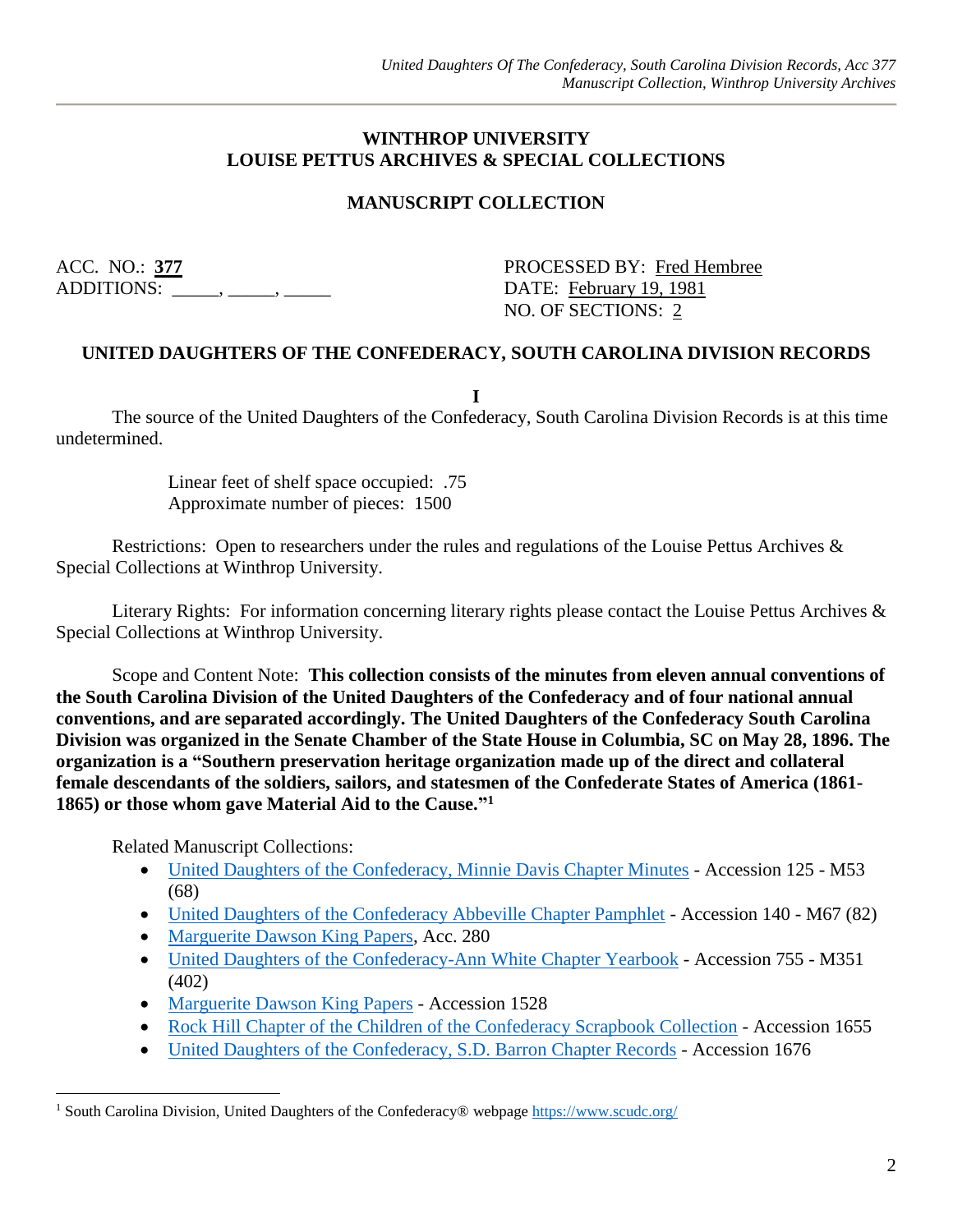### **II**

#### **DESCRIPTION OF SERIES**

|                | <b>Box(es)</b> Folder(s) | <b>Series</b>                                                                                                                    | Year(s) |
|----------------|--------------------------|----------------------------------------------------------------------------------------------------------------------------------|---------|
|                |                          | SOUTH CAROLINA CONVENTION: UNITED DAUGHTERS<br>OF THE CONFEDERACY                                                                |         |
| $\mathbf{1}$   | $\mathbf{1}$             | <b>MINUTES</b><br>Minutes of the United Daughters of the Confederacy Twenty-Ninth<br>Annual Convention South Carolina Division.  | 1925    |
| $\mathbf{1}$   | 2                        | <b>MINUTES</b><br>Minutes of the United Daughters of the Confederacy Thirty-First<br>Annual Convention South Carolina Division.  | 1927    |
| $\mathbf{1}$   | 3                        | <b>MINUTES</b><br>Minutes of the United Daughters of the Confederacy Thirty-Second<br>Annual Convention South Carolina Division. | 1928    |
| $\mathbf{1}$   | $\overline{4}$           | <b>MINUTES</b><br>Minutes of the United Daughters of the Confederacy Thirty-Third<br>Annual Convention South Carolina Division.  | 1929    |
| $\mathbf{1}$   | 5                        | <b>MINUTES</b><br>Minutes of the United Daughters of the Confederacy Thirty-Fourth<br>Annual Convention South Carolina Division. | 1930    |
| 2              | 6                        | <b>MINUTES</b><br>Minutes of the United Daughters of the Confederacy Thirty-Fifth<br>Annual Convention South Carolina Division.  | 1931    |
| $\overline{2}$ | 7                        | <b>MINUTES</b><br>Minutes of the United Daughters of the Confederacy Forty-Fourth<br>Annual Convention South Carolina Division.  | 1940    |
| 2              | 7                        | <b>MINUTES</b><br>Minutes of the United Daughters of the Confederacy Forty-Fifth<br>Annual Convention South Carolina Division.   | 1941    |
| $\overline{2}$ | 8                        | <b>MINUTES</b><br>Minutes of the United Daughters of the Confederacy Sixtieth Annual<br>Convention South Carolina Division.      | 1956    |